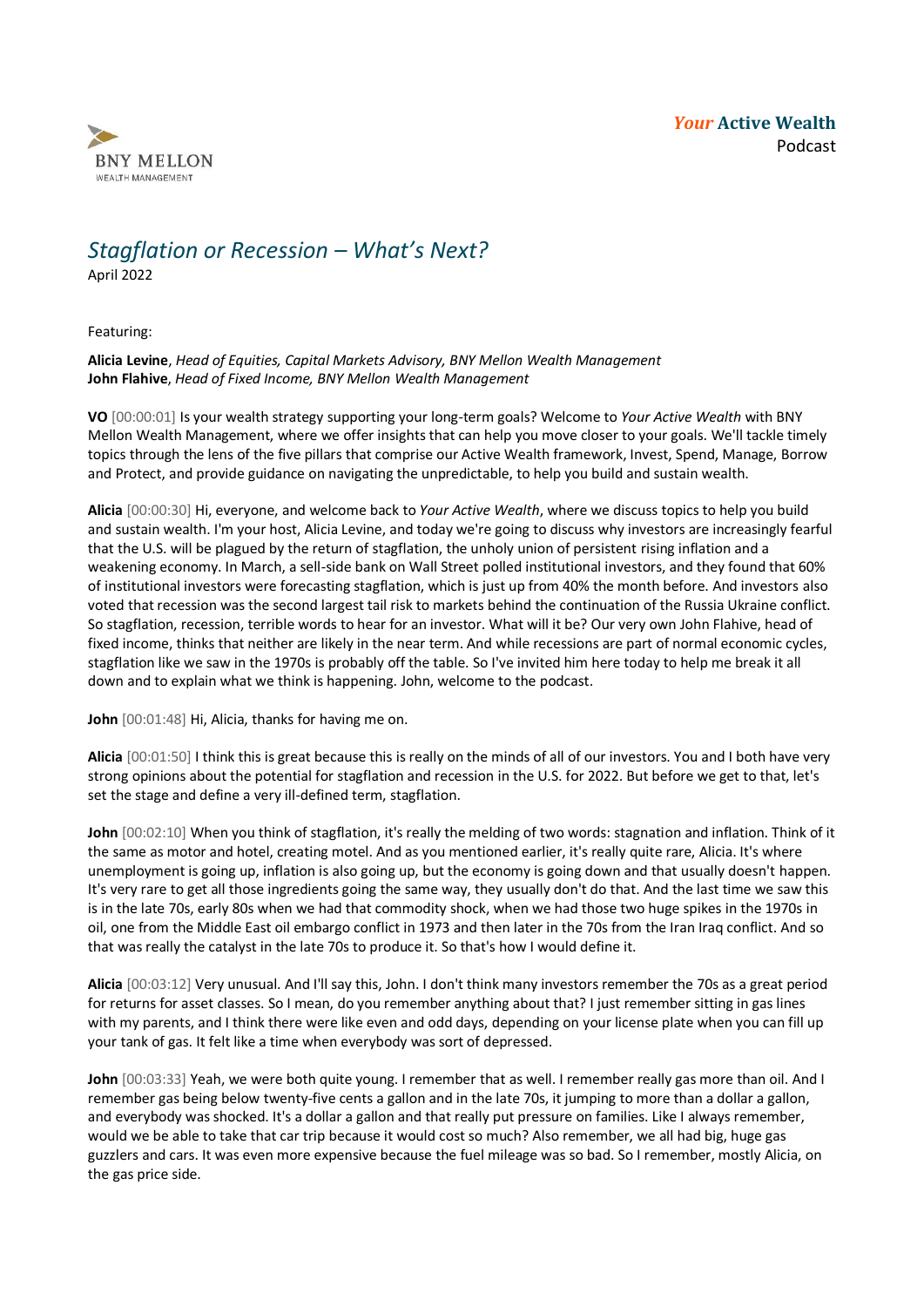**Alicia** [00:04:13] That's right. I remember that conversation a lot. You know, one of the things that the conversation is about now is what do embedded inflation expectations do for already high inflation? Could you explain kind of what this death spiral is all about?

**John** [00:04:29] Sure, the death spiral concept is really a dynamic that gets into this consumer psychology that you better buy something today because tomorrow it's just going to cost you more money and that feeds upon itself. So the more you go out and buy, the more demand there is, and the more producers are able to increase prices again and supply goes down, demand continues to go up. And it's a death spiral of higher and higher inflation.

**Alicia** [00:04:55] Before we get too upset here, the good news is that you don't think stagflation in this kind of 1970s style is actually likely. And can you just like, tell us why you think the situation is different today?

**John** [00:05:08] Well, today we're in a much stronger economy. The unemployment rate just came out, and it shows that unemployment's down there 3.6%. And economy is certainly growing more than trend growth. In fact, much higher than trend growth. So much different today. Also inflation, particularly commodities, were even more extreme in the late 70s than they are today. So we just have a different dynamic really having to do with the idea that the consumer now is in much better condition and consequently be able to handle these increases in prices as opposed to more of the shock level that happened in the late 70s. So the combination of a stronger economy and not as dramatic of a move in commodity prices differentiates today versus the late 70s.

**Alicia** [00:06:04] Well, that's comforting. Although I'll say this, we did at BNY Mellon Wealth Management, we just increased our outlook for inflation and reduced our forecast for GDP in 2022. In part because of the impact of the war in Ukraine and the effect on commodity and oil prices, as well as the potential for supply chain disruption. And there's some evidence that the inflation is more broad-based than it was six months ago, but we've only changed them modestly. Can you talk about that?

**John** [00:06:35] Yes, sure. We originally thought that inflation by the end of the year would go back down toward 3 to 3.5%. But we do recognize that some of this inflationary pressure will be more persistent, particularly wages and housing. So our new inflation targets are more along the lines of 3.75% to 4.25% by the end of the year as opposed to 3% to 3.5%. We're also of course decreasing our economic outlook from before we thought it could be as high as 4%, now we're more along the line of in the low threes. Remember, the Fed is in the high 2s by the end of 2022. That's still growth. That's not recession. And so we see a slowing economy and we see slightly more persistent inflation. But that doesn't define stagflation.

**Alicia** [00:07:34] That's right. And look, I just want to remind everybody that 2% growth is trend growth for the U.S. So anything two or above is actually pretty good growth for the year. So I count that in the good news column. But you know, I like to say, John, that the Fed is sort of dancing on the head of a pin here with managing the growth issue and the inflation issue. Can you explain for us what the essence of the Fed's job is here?

**John** [00:08:00] Yeah, and it's a tough one today. On the one hand, they're absolutely committed to keeping inflation under control, targeting toward 2% level and keeping employment at the full level. So it's a really difficult balancing act. They want to orchestrate what's called a soft landing, so they slow the economy down enough that inflation correspondingly goes with it and declines, but not so much that they throw us into a recession; allow unemployment to go slightly higher, but not significantly higher. So it's not going to be an easy situation for them to pull off, especially taking into consideration the Russian Ukraine conflict that just makes supply channels more difficult. It makes oil prices higher. So it's really, really going to be tough for the Federal Reserve to pull off when you have Europe, which appears to be even greater likelihood of going into recession because they're closer to the conflict. So it's not going to be easy. So how quickly do they increase short-term interest rates? Do they do it more modestly? Or do they have to be more aggressive to choke off inflationary pressures? And so not an easy situation of the Fed as they look out for the remainder of 2022 and into 2023.

**Alicia** [00:09:21] That's right. Just to remind everybody, the Fed already had a tough job before Russia invaded Ukraine at the end of February. We already had 40-year high inflation of close to 8%, naturally slowing growth in 2022 given the high rates of last year and the fiscal and monetary support from the pandemic. I think what's deepened the issue and what's deepened the problem is that we've had a continued oil price shock that doesn't seem to go away so quickly if there's a stalemate on the battlefield. And with that, other surging commodity prices, including food, which may threaten some of the developing markets that are dependent on Ukraine and Russian wheat. And on top of that, we have a sense that what may have started, as deglobalization as a result of the trade wars of 2018 and the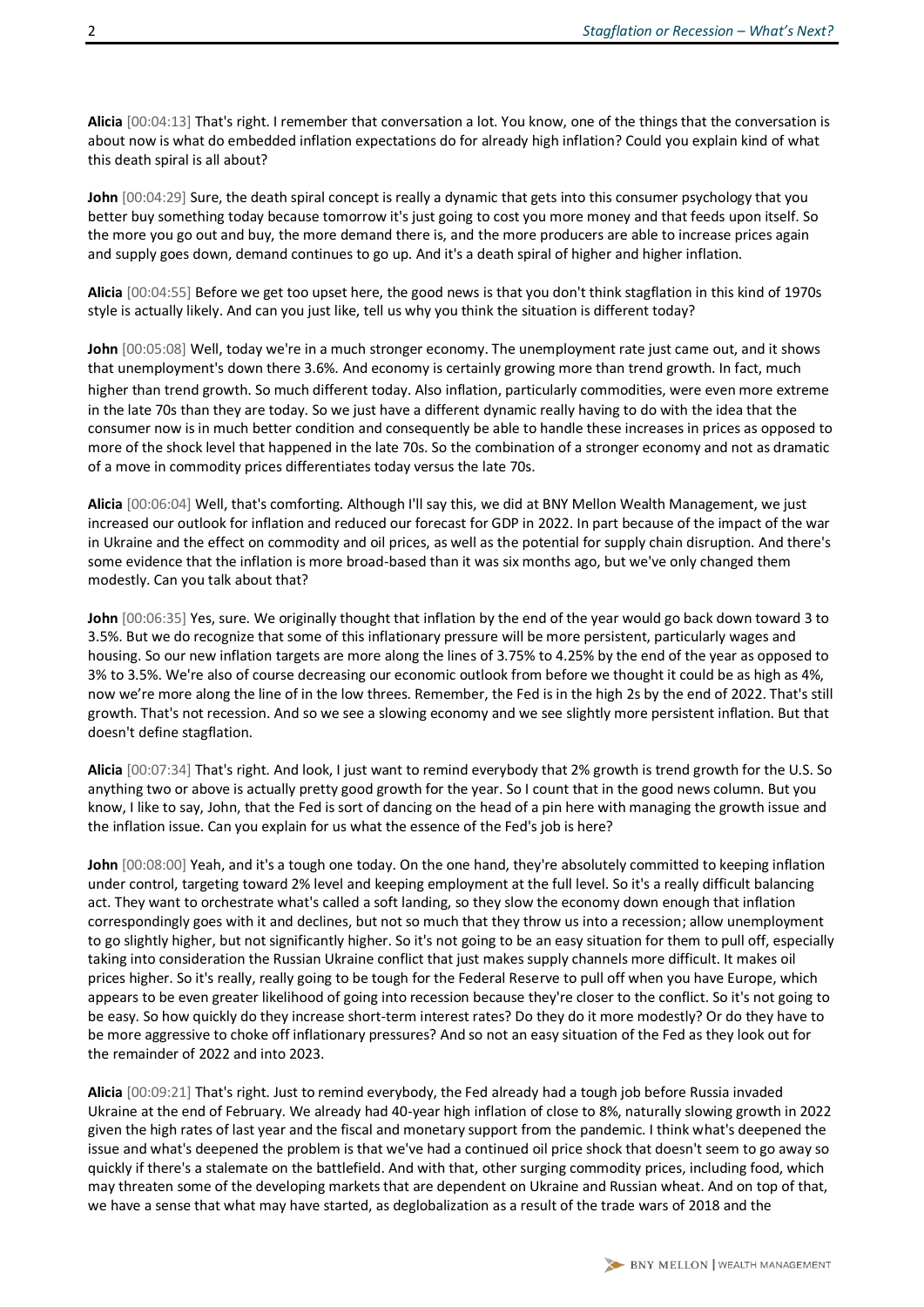pandemic may actually get worse as a result of the war in Ukraine. So it's just really played into some of the already existing difficult issues that the Fed has to deal with when thinking about growth and inflation. So I guess the question is the Fed has lately signaled that it's looking to 1994 as a way of achieving a soft landing. So a couple of hikes, which are more than 25 basis points, maybe 50, but then a soft landing. How confident are you, John, that the Fed can orchestrate a soft landing?

**John** [00:10:52] Well, it's no easy task, that's for sure. And even Chairman Powell himself in a recent quote said no one expressed that bringing a soft landing will be straightforward in the current context. So they've been pretty humble about the challenge ahead. They've already increased interest rates 25 basis points in March and appears that they are most likely going to do another 50 basis points in May and maybe follow that up with another 50 in June because the economy's feeling really strong now. And as we mentioned, it appears that they're certainly ready to be more aggressive and the markets are already pricing this in. I think they have all the tools necessary to increase interest rates enough, but not necessarily slowing down or slamming the economy. So I think it's doable. But it's certainly going to be a challenge, and I don't want to belittle the challenge ahead for the Federal Reserve in 2022.

**Alicia** [00:11:52] No, so while we think there may not be stagflation, it's certainly clear that a faster and tighter hiking cycle in the near term does increase the risks of recession.

**John** [00:12:02] In fact, there's been a lot of conversation about the inversion of the yield curve. And what that means is that the yield on 2-year Treasury securities is actually higher than 10-year Treasury securities, and this has been a very good predictor of future economic activity. There's never been a recession without this yield curve inversion that is 2-year yields being higher than 10-year yields. But importantly, monetary policy in this signal are lagging indicators. It takes as much as 15 to 18 months for this to actually occur. So as we look out to 2022, we see very little probability of going into a recession.

**Alicia** [00:12:48] Let's just talk about some of the strengths of the U.S. economy right now, which you've mentioned the really strong and tight labor market. The household savings rate is high as well as household wealth has gone up dramatically in two years. And we do see some signs of supply chains and the bottlenecks easing. And the retail spending is very interesting because you're starting to see the movement from the goods spending into services, services like travel and doctor's appointments and concerts and going to Disney and amusement parks and things like that. Things that people were very reluctant to do in the middle of this pandemic. So there are signs that inflation on its own may be able to start coming down, particularly with some of the base effects. But I guess what I want to ask you is, if the Fed has a choice and had to choose one over the other, would the Fed fight inflation, or would it worry about hurting the economy? Which one do you think would be most important?

**John** [00:13:49] Well, that's an easy one. It's inflation. They will absolutely fight inflation. Everything coming out of comments, coming out of Chairman Powell and the rest of the Fed governors are pointing to the idea that the economy's in really good shape. And so mainly again, because of the consumer and the wealth effect. Housing has gone up, the equity markets have gone up. So there's a lot of buoyancy out there in the economy. So when they look at the two problems at hand, it's really the inflation problem that they really have to take on. So clearly, it's the main factor that the Federal Reserve is fighting. The other one is not as important. It's all about fighting inflation.

**Alicia** [00:14:28] That makes sense really having to get to inflation expectations, as we talked about earlier. But also, there's something here I think about the concern about credibility of the institution and attacking what its main function is, which is to fight inflation. And I think that's part of it as well. So it makes a lot of sense what you just said. But if we don't think there's a recession this year, what about next year? I personally think it could happen. I mean, the yield curve is telling us it might happen. Just wondering what you think about a probability of recession in 2023?

**John** [00:15:01] Yeah, I kind of agree with you, Alicia, that the probability of a recession in 2023 has leaped forward here, it's a recent dynamic. If you had asked that question a couple of months ago, I'd have said, probably not. But now we're hearing from the Federal Reserve that they're going to be even more aggressive with monetary policy early this year, in the second quarter of 2022. So the time frame for a recession, which we thought was more likely for 2024, has leaped forward into 2023.

**Alicia** [00:15:34] I want to pivot for a second over to markets. You know, you're head of fixed income, I'm head of equities. So far, the equity market has been surprisingly resilient, and particularly as Powell and a bevy of Fed speakers came out and all but endorsed 50 basis points in May and probably another 50 basis points in June. And the market went straight up, which is remarkable. Nevertheless, as an organization, we think a neutral exposure to equities is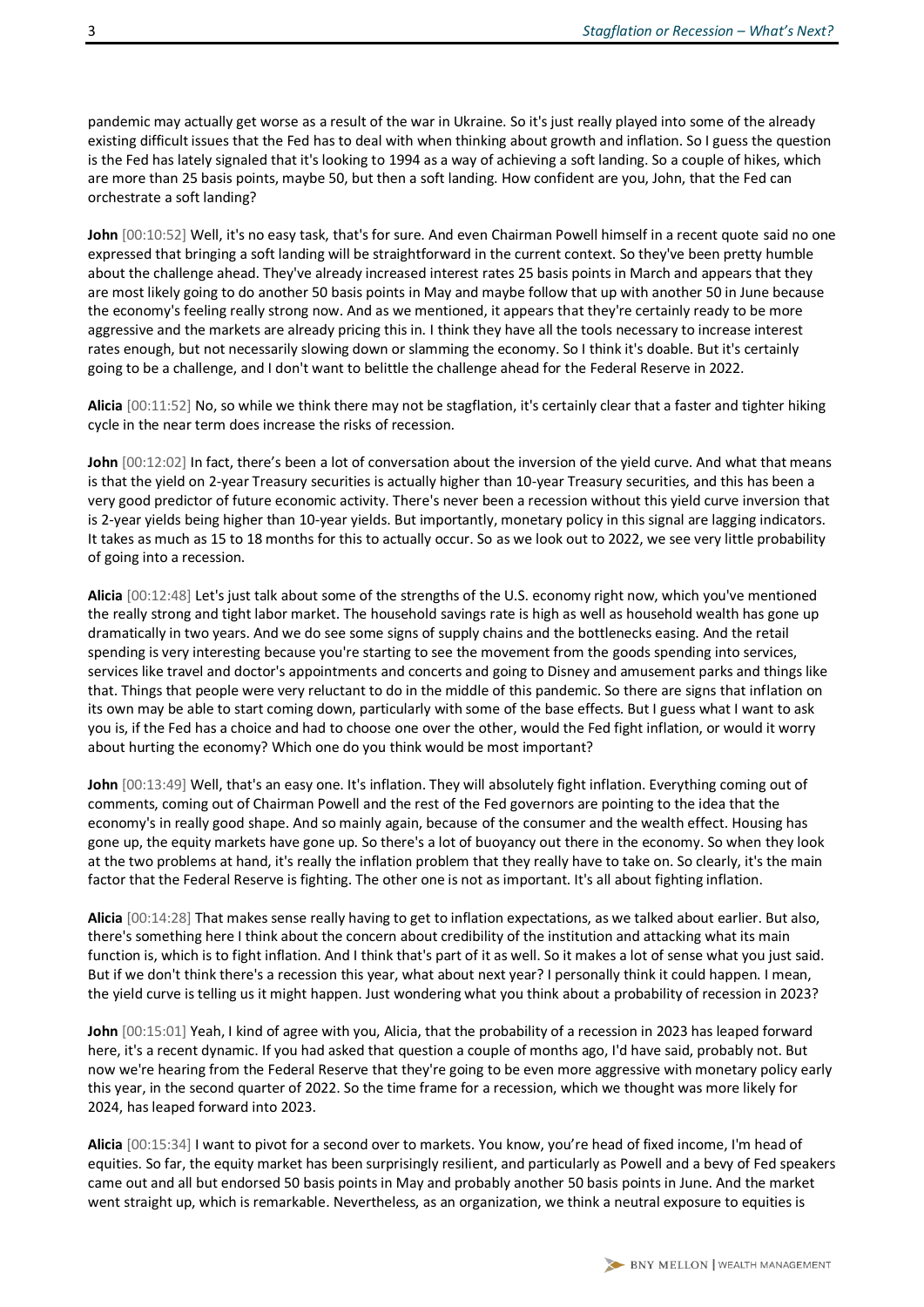appropriate here because we still see this as a year of volatility as the market begins to digest the reality of a faster and tighter fed. We have made some changes under the surface, including we might recommend moving to higher quality, high dividend stocks and also stocks that do well in an inflationary environment. So some of those include the materials and energy. We do like utilities here. And actually, we think a defensive move here would put some tech into the portfolio because if you think there's a slowdown, tech can do well. We made sector moves and we have moved our recommendation to neutral. But in this kind of environment, can you talk about the challenges for bonds? What's your outlook for bonds and what's your advice for investors?

**John** [00:16:55] Well, yeah, it's been very unsettling. The first quarter just ended, and it's been one of the worst quarters on record, with rates going higher dramatically. It's really, really been a difficult environment for investors to stomach. The result is a lot of throwing in the towel and saying it's just going to get even worse. But we eventually think interest rates will find some form of range. And so the magnitude of negative declines will not be as dramatic as what we've seen here in the first quarter. And I think a lot of the movement in yields have priced in what the Federal Reserve is going to do over the next several quarters. And we actually saw a little bit of recovery in corporate bonds in the latter part of the quarter, too, because fundamentally the economy's in good shape. Corporate profitability is in good shape, and even municipal bonds, from a credit perspective are in very good shape. Their balance sheets have been replenished. There's going to be far more upgrades continuing the theme that we saw in 2021. So as we look at the quarters ahead, we'd like to think that most of the damage is done here in the first quarter of 2022, and we'll have the ability to accrue higher yields. It's one of the dynamics that occurs. Yields have gone up and consequently our reinvestment into those securities, those yields are going to be higher, which increases the probability of having better returns as we look at the quarters ahead. So our mantra all along has been to underweight, but don't eliminate. We still believe that the equity market will outperform the bond market, but we don't anticipate seeing another quarter like we saw in the first quarter of 2022 any time soon. Again, more along the lines of pause and allow the markets to somewhat stabilize and earn more income to produce better total returns in the fixed income space in the quarters ahead.

**Alicia** [00:19:00] That makes sense because fixed income has been acting as a ballast to riskier parts of portfolios. And one of the things I know you've talked about a lot is the effect of overseas buyers for the U.S. bond market. I can only imagine with the yields at 2.5%, it must attract some buying from overseas, particularly in a world where major central banks are pretty much at zero or close to zero.

**John** [00:19:25] Yeah, we've been seeing that. Most of the Treasury auctions, there's been a good underlying tone of foreign buying on our securities. Even institutional buyers such as pension buyers, property and casualty life buyers. They find these levels more compelling than we've seen in quite a while. We've actually seen the corporate bond market have a very strong demand as well, even though corporate bond supply was even higher than last year. The market was able to digest it. So there's enough demand if you price the security right at these higher yields. Deals are multiple times oversubscribed, so demand seems to be coming back. It's really digesting the idea of what is the Federal Reserve going to do with short-term interest rates, which will dictate long-term interest rates. As I just mentioned, we think the short-term interest rates, particularly two years to five years, have already taken into consideration the Federal Reserve is going to move short-term interest rates above 2%. So with these higher yields, we're certainly seeing much more demand. And it isn't just foreign buyers, it's strong demand across the board at these new, attractive yield levels.

**Alicia** [00:20:36] Well, this has been really fascinating, John. What a great discussion. And it's really on the top of mind of all of our clients. So thanks so much for doing this today with me.

**John** [00:20:47] You're welcome, Alicia. Thanks for having me.

**Alicia** [00:20:49] So I'm just going to summarize. The bottom line is that we think that stagflation is unlikely. And even though we think risks of recession could rise if the Fed gets too aggressive with its rate hikes, there are enough positive economic factors in the U.S. economy, and we think there's enough resilience in the U.S. economy in the near term to keep the US growing near trends. But we do think that in all asset classes, we're going to see more volatility. It's very rare for the Fed to withdraw liquidity without there being volatility in markets, and we think that 2022 is going to continue being this kind of volatile year. Most important thing, as we talked about in previous podcasts, is not to let your emotions to get the best of you, have your plan, have a yearly investment plan, have a quarterly plan, referred to the plan with their wealth advisor and stick to it because the less likely we are to go with the vicissitudes of the market is more successful, we will be. Thank you everyone for listening today to the episode of *Your Active Wealth* and we look forward to talking to you again.